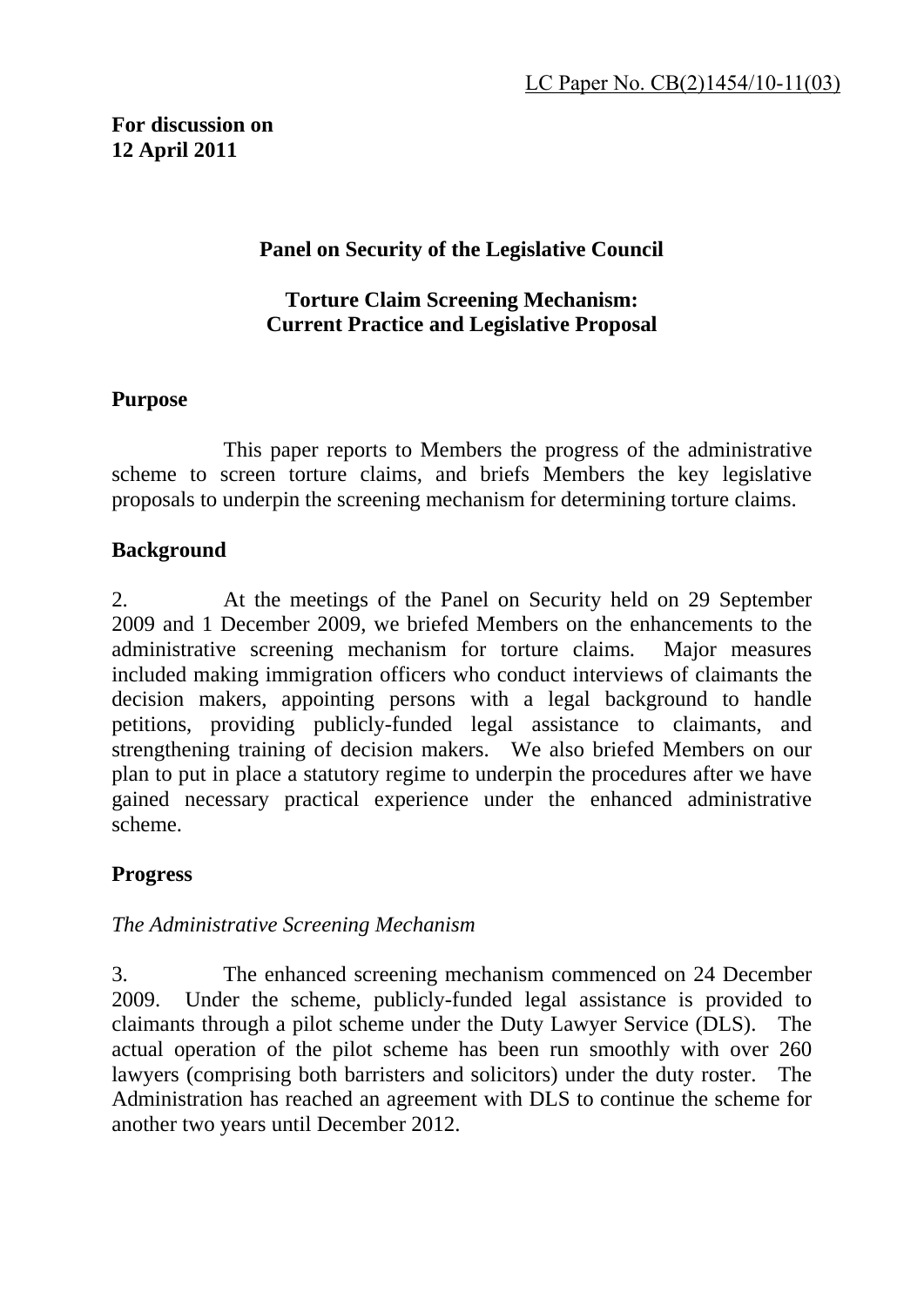4. Retired judges and magistrates are appointed as Adjudicators (Torture Petitions) to handle petitions. Specialized training, with the support of overseas experts, is conducted for decision makers of the Immigration Department (ImmD) as well as the Adjudicators (Torture Petitions).

5. As at 31 March 2011, the ImmD has commenced processing 1,045 torture claims (with 98% of claimants receiving legal assistance by duty lawyers under the DLS scheme), and among them decisions were made on 402 cases. Of the 402 cases, 167 claimants did not lodge a petition against ImmD's decision. For the other 235 claimants who have lodged petition, Adjudicators have decided on 182 cases. Up to now, none of the claims has been substantiated.

6. While according priority to claimants under detention and cases involving vulnerable claimants, the ImmD would handle claims which have been lodged for a substantial period of time. We aim to increase the case output to over 1,000 in 2011/12, and further review the feasibility of a higher output thereafter. We have reported previously to Members that we have over 6,000 outstanding torture claims to handle (there are around 6,740 outstanding claims as at 31 March 2011), and aimed to process around 400 claims in the first year of the operation of the scheme and increase output to over 1,000 claims annually thereafter.

## **Legislative Proposal**

7. Since the procedures on assessing torture claims are closely related to immigration matters (e.g. removal, deportation), the Immigration Ordinance (Cap. 115) would be amended to prescribe the procedures for screening torture claims. Key features of our legislative proposals are highlighted below.

## *Claims for non-refoulement*

8. Under Article 3 of the Convention Against Torture and Other Cruel, Inhuman or Degrading Treatment or Punishment (CAT), the HKSAR has an international obligation not to remove a person to another state where there are substantial grounds for believing that he would be in danger of being subjected to torture. We will make reference to the definition of torture as provided under Article 1 of CAT in our statutory framework.

9. Under current arrangements, once a person has made a torture claim under the administrative regime, the execution of the removal or the deportation of that person from Hong Kong to the state in respect of which the torture claim was made will be temporarily withheld until the claim has been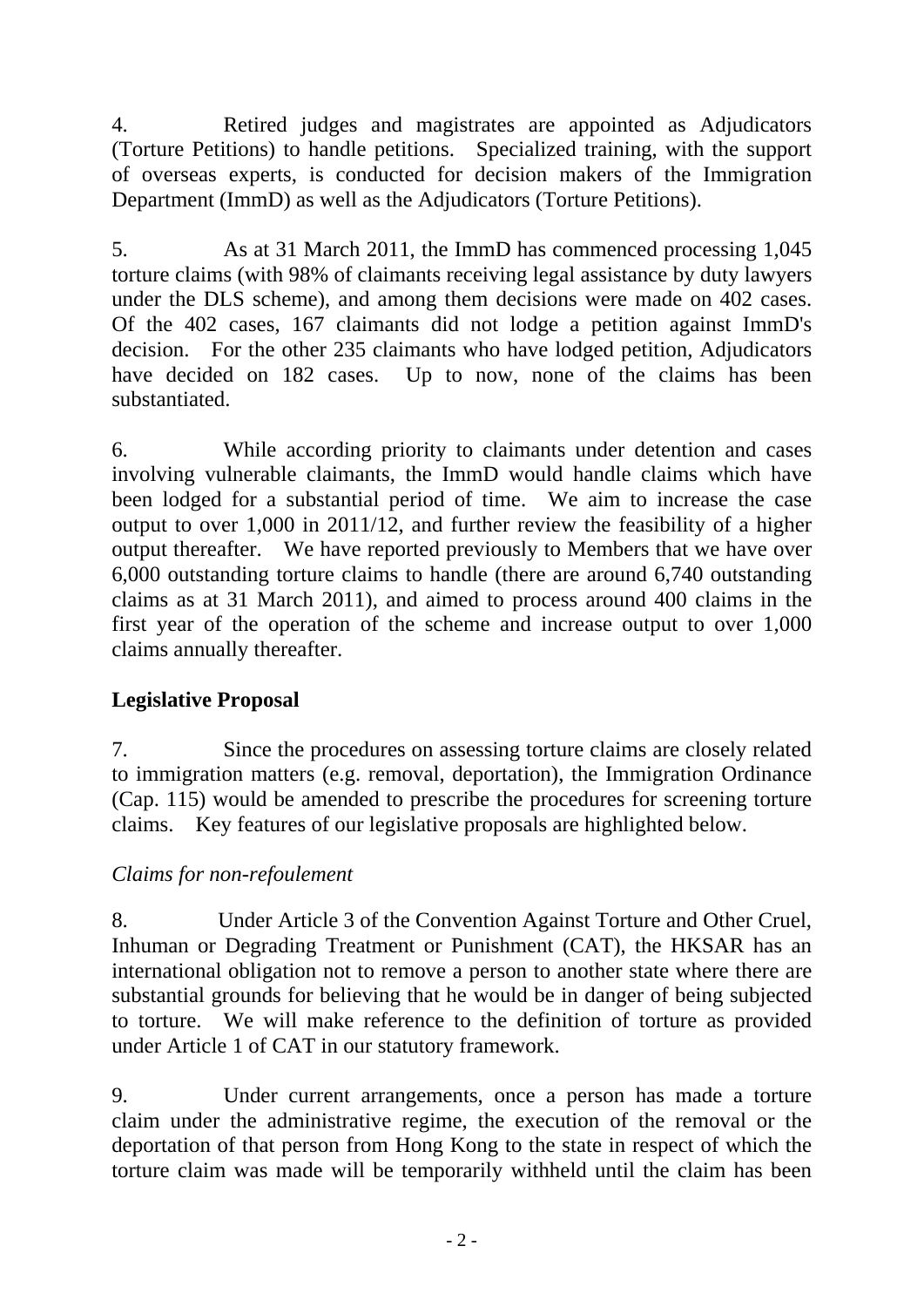determined. Nevertheless, a torture claimant will not be treated as ordinarily resident in Hong Kong during any time he or she remains in Hong Kong as a claimant.

# *Handling of Torture Claims*

10. Once ImmD has decided on whether a claim is substantiated, the claimant will be notified of the ImmD's decision in writing. For a substantiated case, the Director of Immigration (the Director) may review the situation from time to time, and may revoke the substantiated claim if the torture risk giving rise to the claim is found to have ceased to exist.

11. Claimants may appeal against the ImmD's decision on their torture claims. We will set up a statutory Torture Claim Appeal Board and empower it to determine the appeals. The Board, comprising members (Adjudicators) who have the necessary legal background, will be appointed by the Chief Executive. The Adjudicator may decide whether an oral hearing will be required depending on the circumstances of the case.

12. By way of background, over 98% of the claimants are currently released on recognizance. This notwithstanding, the Director will be given the power to decide whether to detain a claimant while a decision on the claimant's claim is pending. Such decision will be made having regard to the past records of the claimants (e.g. criminal offences, abscondance history), the risks posed to the community, and other personal circumstances of the claimants (e.g. medical conditions).

13. Under the proposed statutory screening procedures, claimants will be provided with publicly-funded legal assistance.

## *Other procedural requirements*

14. Torture claimants should submit their claim to the Director in writing. Only those claims alleging a risk of torture falling within the definition of torture will be handled under the statutory procedures. Similar to other overseas jurisdictions, claimants will be required to provide necessary personal particulars, including photographs and fingerprints in the process. Claimants should provide grounds and available supporting documents within a prescribed timeframe to support their claims.

15. Making reference to overseas practice, we propose that the prescribed timeframe be provided for under subsidiary legislation after the passage of the main Bill.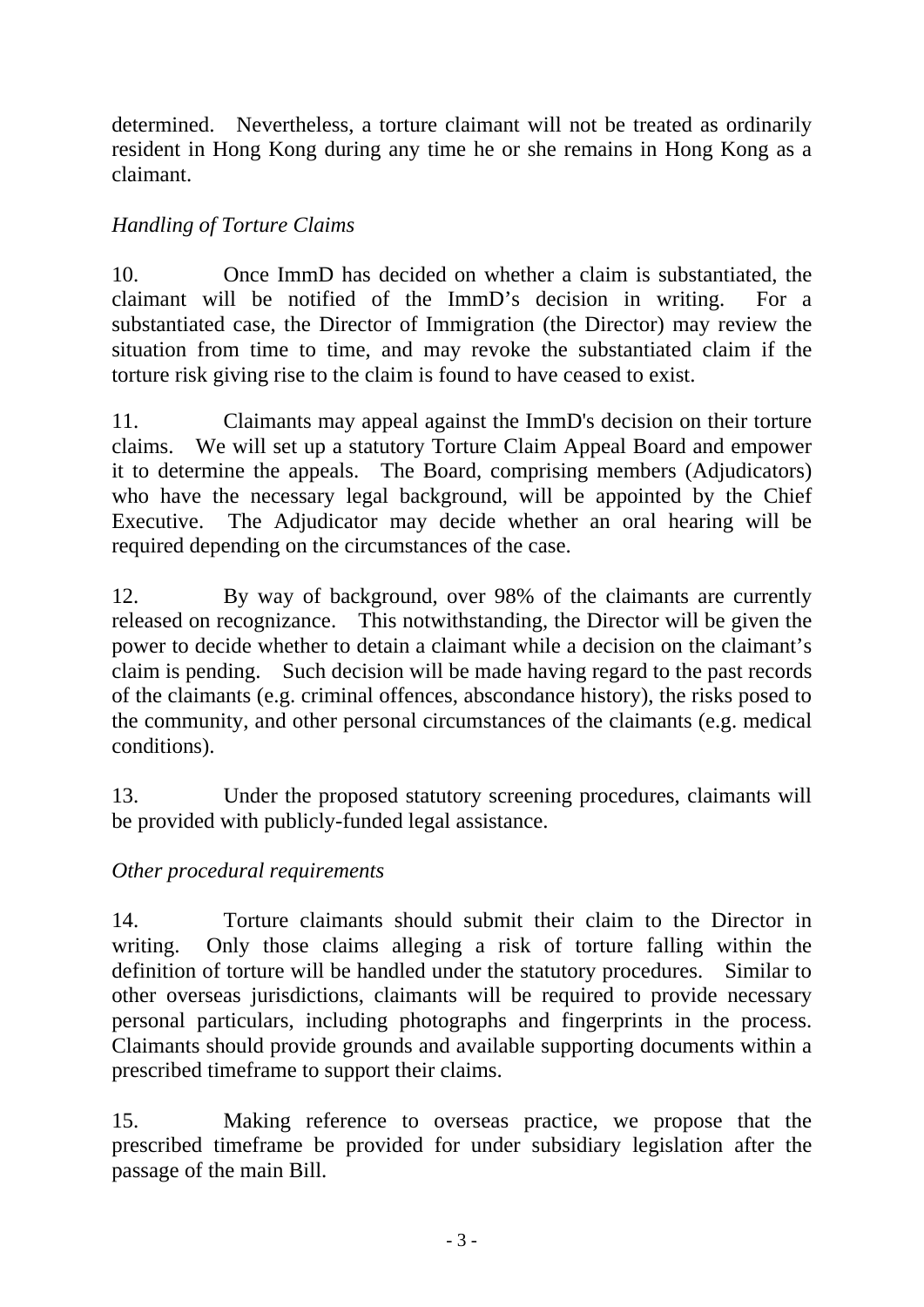16. Similar to other overseas jurisdictions and to avoid abuse of the procedures, certain behaviour of claimants may need to be taken into account in assessing the credibility of claimants, e.g. making claim only after being arrested, not attending interviews without giving reasonable excuse, etc.

17. A brief comparison of the provisions with overseas jurisdictions is at **Annex**.

**Security Bureau April 2011**